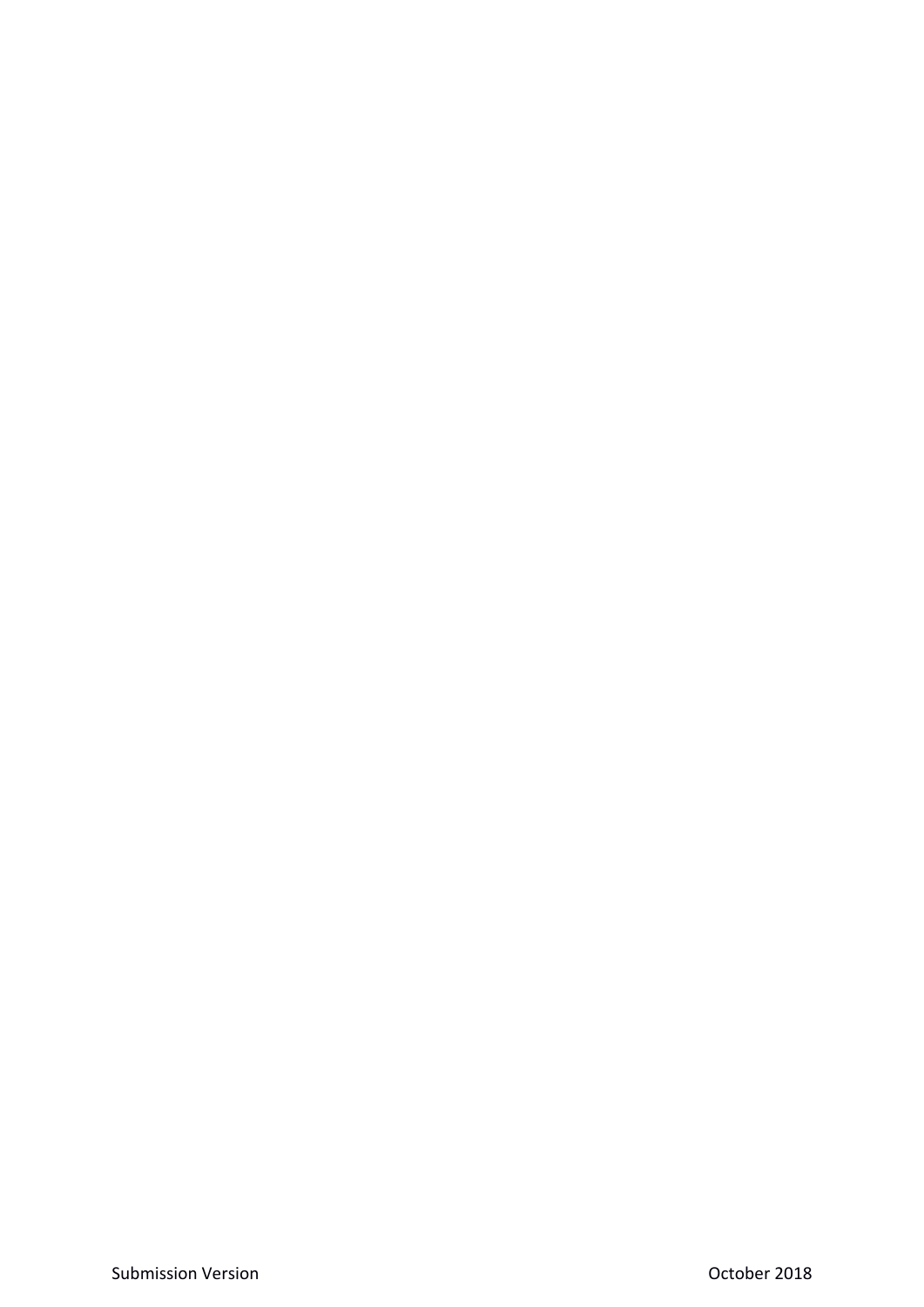# **1 Introduction**

This Consultation Statement has been prepared to fulfil the legal obligations of the Neighbourhood Planning Regulations 2012. Section 15(2) Part 5 of the Regulations sets out what a Consultation Statement should contain. It:

- a) contains details of the persons and bodies who were consulted about the proposed Neighbourhood Plan;
- b) explains how they were consulted;
- c) summarises the main issues and concerns raised by the persons consulted;
- d) describes how these issues and concerns have been considered and, where relevant, addressed in the proposed Neighbourhood Plan.

This statement is submitted under Regulation 15 to support the draft Uffington and Baulking Neighbourhood Plan.

### **2 Aims**

The aims of the Uffington and Baulking Neighbourhood Plan consultation process were:

- a) To involve as many of the community as possible throughout all consultation stages of Plan in order that the Plan was informed by the views of local people and other stakeholders from the start of the Neighbourhood Planning process.
- b) To ensure that community consultation events took place at critical points in the process where decisions needed to be taken.
- c) To engage with as wide a range of people as possible, using a variety of approaches and communication and consultation techniques.
- d) To capture all comments and correspondence and record how consultation shaped the policies that emerged, and ensure that results of consultation were made available to all via the website.

## **3 Background to the Plan**

In 2015 Uffington Parish Council and Woolstone and Baulking Parish Meetings published a Community Led Plan (Reference Document A). This was based on responses to questionnaires on a wide range of local matters, distributed to every household. The creation of a Neighbourhood Plan was supported by the great majority of the community and was therefore embedded in the CLP action plan. Following this recommendation, Uffington Parish Council set up a Steering Group in September 2015 to take the Neighbourhood Plan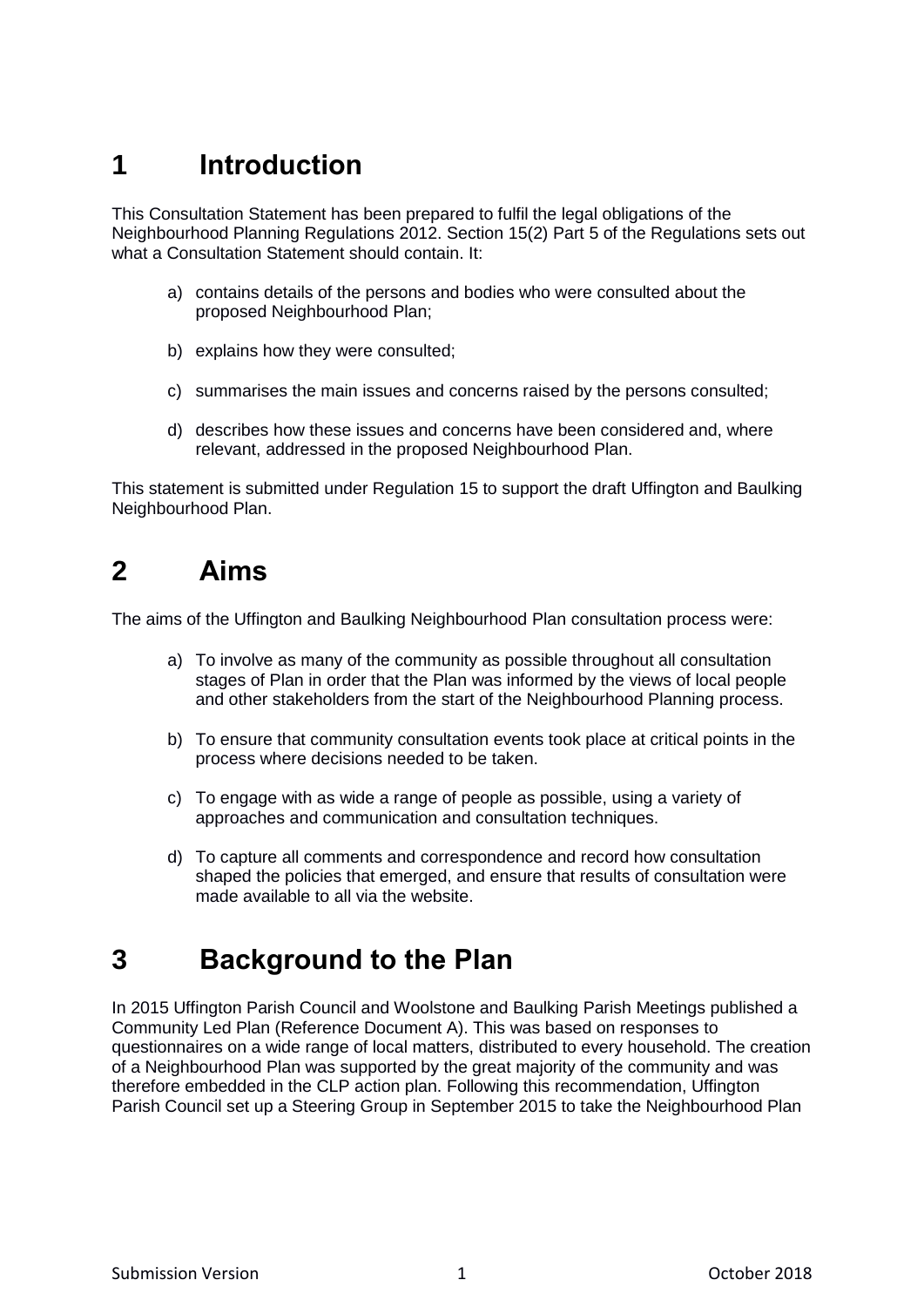forward. The membership and terms of reference of the Neighbourhood Plan Steering Group (SG) are on the Uffington and Baulking Neighbourhood Plan website. 1

The plan was developed through the work of five Focus Groups: Design, Economy and Employment, Housing, Landscape and Heritage, and Sustainability and Infrastructure. Each developed policies based on evidence gathered from a range of sources.

The proposals were finalised for formal submission to VWHDC in October 2018.

### **4 Consultation process**

#### 4.1 **Communication with the community throughout the process: September 2015 – August 2018**

Information about the Plan was disseminated across the Plan area from the outset. We have used existing delivery mechanisms including:

- The Courier (the quarterly printed journal distributed across Uffington, Woolstone and Baulking parishes available to all households).
- Electronic newsletters circulated regularly to Uffington and Baulking residents.
- The Plan was a regular item on the agenda of the Uffington Parish Council meetings and Baulking Parish meetings.
- A website www.ubwnp.net was created early in the programme to describe in some detail the methodology and on-going progress against the project plan. This website provided an opportunity for residents and others to comment on any aspect of the Plan via a feedback form, email or written correspondence. It also gave access to formal documents such as the agenda and minutes of Steering Group meetings, major reports commissioned by the Group, maps, charts and other data. The website and social media were updated regularly to ensure readers were aware of draft documents, and of events of significance, and to advertise consultation meetings.
- Stakeholder meetings and correspondence: throughout this period, discussions were held on specific issues with stakeholders, e.g. landowners, residents, business owners and district officials. All such contact was shared at the Steering Group meetings and recorded in the minutes, which were then made available on the website.
- Displays about the Plan were mounted at some local events, such as Uffington Farmers' Markets, in 2017 and 2018.

#### 4.2 **Recording the consultations and actions taken**

An electronic record of all consultations was maintained containing details of who (where known) raised which point or issue and when it was raised. Responses were drafted for endorsement by the Steering Group and the agreed action taken. Appendices 1-8 provide a

1

<sup>1</sup> <https://www.ubwnp.net/app/download/15095272/Terms+of+reference+for+UB+NP+Rev+2018.pdf>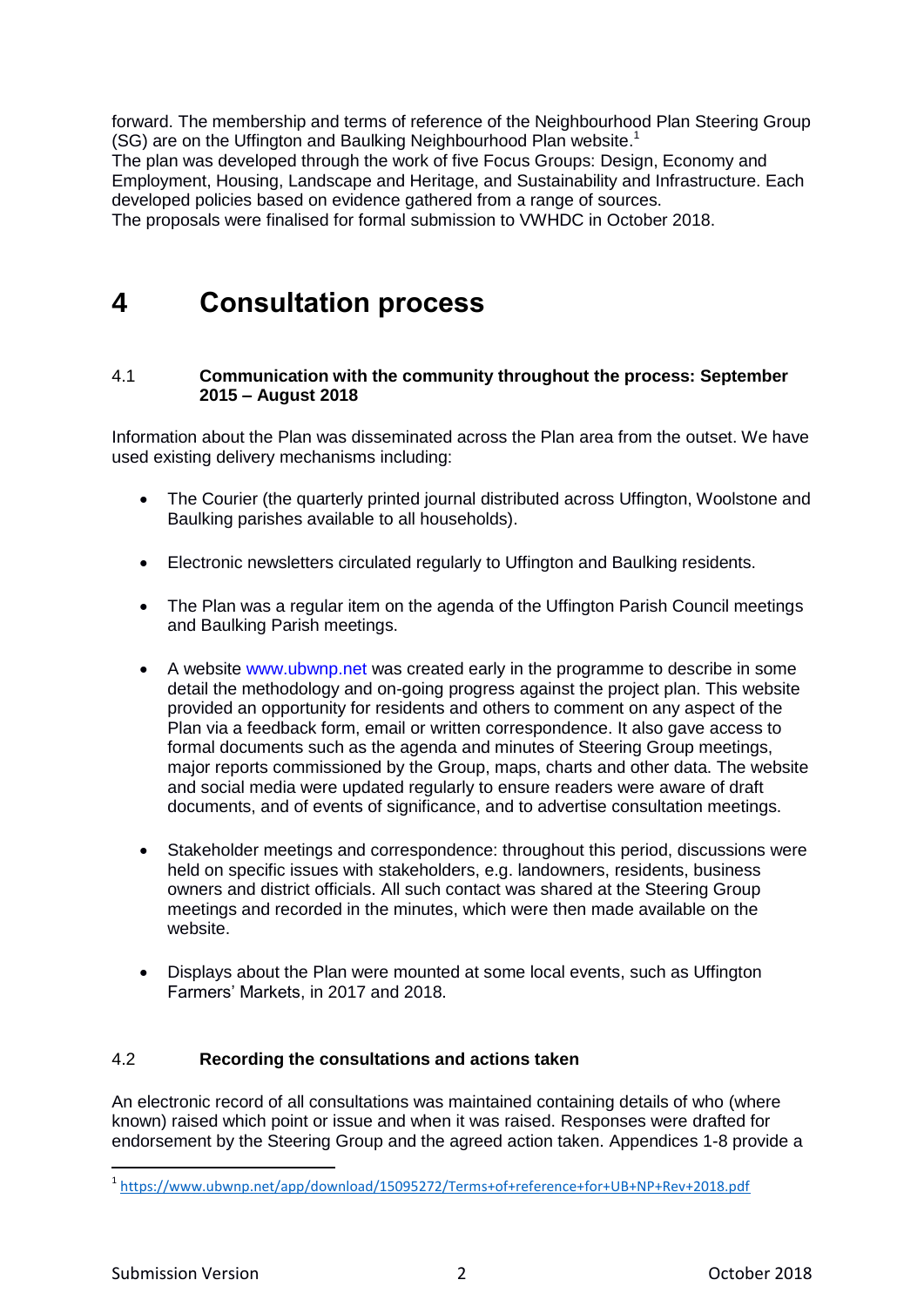chronological list of the comments and questions gathered through a number of channels, the Steering Group's responses and any changes made to the draft Plan.

Original electronic copies of comments have been retained. Paper records have been destroyed once transcribed. Verbal comments have been transcribed.

#### 4.3 **Consultations from January 2016 to May 2018**

The table below summarises consultation activities and outcomes. Events were designed to describe progress, to obtain local opinion on that progress and options and to answer any questions. Events were advertised on the website, on notices around the villages, social media and via the villages' email systems.

Publicity materials, pictures of events, supporting documentation and summaries of the events can be found on the website.<sup>2</sup>

Other, more limited, consultation meetings held between January 2016 and August 2018 are recorded in Appendix 8.

Comments received in the period up to May 2018 and the Steering Group's responses are in Appendices 1 and 2. Comments have been transcribed and anonymised where necessary. The response of the Steering Group to each comment records changes which have been made to the text of the report and/or its polices. In some cases 'no action' or 'noted' has been the response.

| <b>Date</b> | <b>Activity</b>                                                                                                            | Key outcomes and actions                                                                                                                                                                                                                                                                                                                                                                                                               |
|-------------|----------------------------------------------------------------------------------------------------------------------------|----------------------------------------------------------------------------------------------------------------------------------------------------------------------------------------------------------------------------------------------------------------------------------------------------------------------------------------------------------------------------------------------------------------------------------------|
| 21Jan16     | Launch of Three<br>Villages<br>Neighbourhood Plan<br>open to all residents                                                 | Village meeting open to all residents. Attended by<br>approximately 70 people. Generally positive<br>feedback on draft Vision and Objectives confirmed<br>direction being taken. Some detailed comments<br>resulted in minor changes to the aim and objective<br>wording. Recognition that a housing allocation may<br>be imposed from VWHDC in order to meet their<br>targets. Several points about issues outside scope<br>of an NP. |
| 27April16   | Call for sites letters<br>sent to landowners<br>either for housing or<br>for consideration as<br>Local Green Space<br>(LS) | Responses from landowners identified potential for<br>80-200 homes. There were no offers of LGS at this<br>time. See section 3.6.2 of main report for later<br>consultation which yielded 4 LGS sites; these are<br>incorporated in policy L3 of the final version.                                                                                                                                                                    |
| 14Jul16     | Second community<br>event                                                                                                  | Approximately 40 people attended along with<br>planning representatives from VWHDC.<br>Characterisation Study results shared and no major<br>changes were required to the report. Consultation<br>on the Steering Group's proposals for selection<br>criteria for proposed sites, and on the areas under<br>consideration. Weightings of proposed scoring<br>system were subsequently adjusted to reflect                              |

<sup>1</sup> <sup>2</sup> <https://www.ubwnp.net/public-consultation/>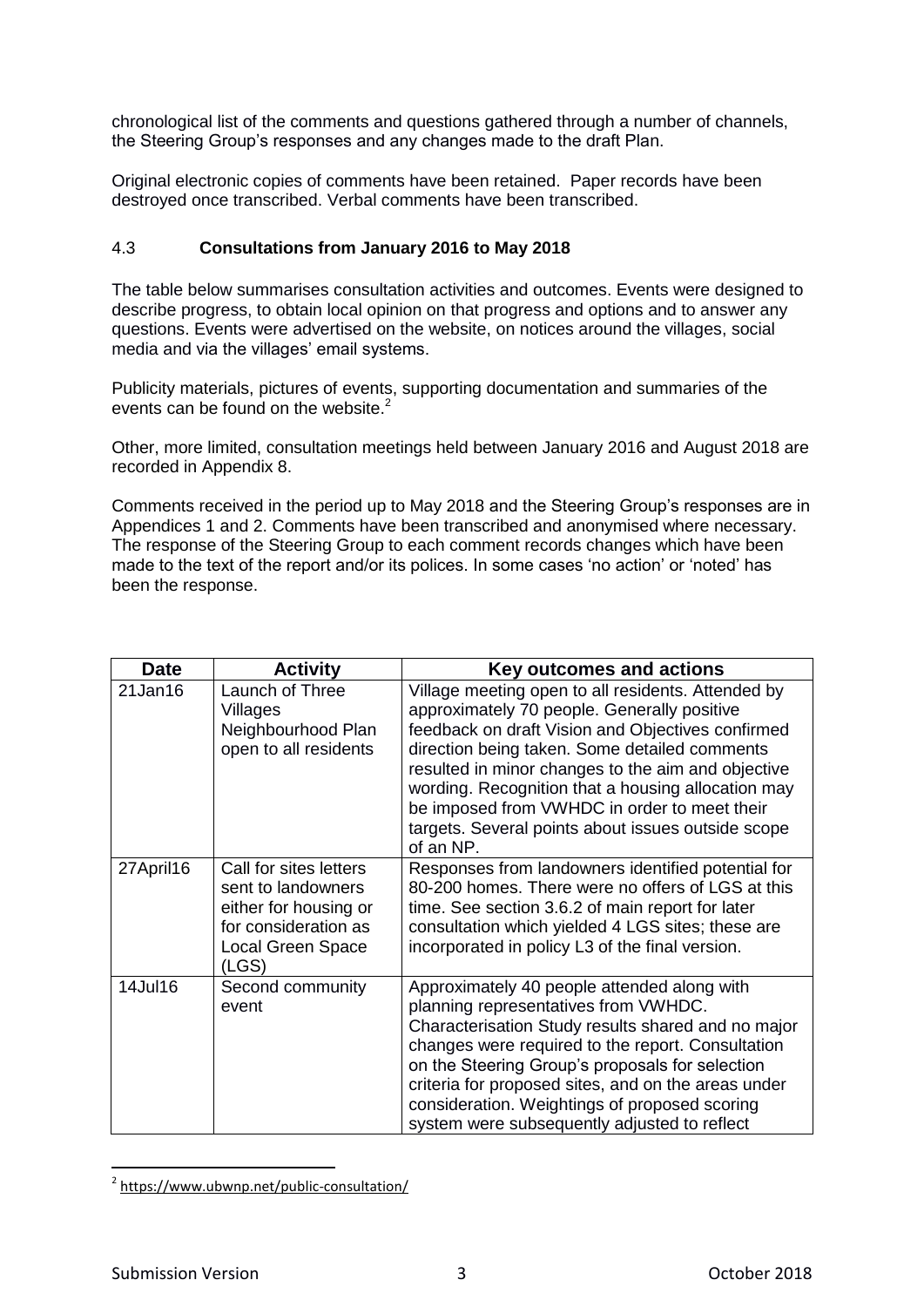| <b>Date</b>       | <b>Activity</b>                                                                              | Key outcomes and actions                                                                                                                                                                                                                                                                                                                                                                                                                                                                                                                                                                                                                                                                                                                                                                         |  |  |  |
|-------------------|----------------------------------------------------------------------------------------------|--------------------------------------------------------------------------------------------------------------------------------------------------------------------------------------------------------------------------------------------------------------------------------------------------------------------------------------------------------------------------------------------------------------------------------------------------------------------------------------------------------------------------------------------------------------------------------------------------------------------------------------------------------------------------------------------------------------------------------------------------------------------------------------------------|--|--|--|
|                   |                                                                                              | concerns and suggestions made.                                                                                                                                                                                                                                                                                                                                                                                                                                                                                                                                                                                                                                                                                                                                                                   |  |  |  |
| 08Nov16           | <b>Station Road/Fawler</b><br>Road potential site:<br>Initial public event                   | This event was organised by Redcliffe Homes and<br>the subsequent planning application was refused by<br>VWHDC. It gave the Steering Group further insights<br>into community views on land development and<br>design policies.                                                                                                                                                                                                                                                                                                                                                                                                                                                                                                                                                                  |  |  |  |
| Jan - May<br>2017 | <b>Housing Needs</b><br>Analysis carried out<br>independently by<br>Chameleon<br>Consultancy | A questionnaire was delivered to all occupied<br>properties in Uffington and Baulking and made<br>available online. A total of 154 completed surveys<br>were received, a response rate of 42%. By parish<br>the response rates are 38% for Uffington and 81%<br>Baulking. Results of this survey further informed the<br>plan policies. Key outcome was to define the<br>number of dwellings needed in the Plan period and<br>form the basis for Policy H1.                                                                                                                                                                                                                                                                                                                                      |  |  |  |
| 21May17           | Farmers' Market                                                                              | HNA results and draft policies displayed and<br>discussed.                                                                                                                                                                                                                                                                                                                                                                                                                                                                                                                                                                                                                                                                                                                                       |  |  |  |
| 18Jun17           | <b>Farmers' Market</b>                                                                       | HNA results and draft policies displayed and<br>discussed                                                                                                                                                                                                                                                                                                                                                                                                                                                                                                                                                                                                                                                                                                                                        |  |  |  |
| 21Jun17           | Third community<br>event                                                                     | Approximately 40 people attended. The re-<br>designation of the plan area was explained and the<br>results of the Housing Needs Analysis were shared.<br>Views were gathered on a non-allocating plan and<br>on the draft policies for Design; Economy and<br>Employment; Housing; Landscape and Heritage;<br>and Sustainability and Infrastructure. Considerable<br>feedback on housing, design and landscape which<br>was subsequently worked into emerging policies.<br>Support for small groups of (smaller and affordable)<br>houses rather than one large estate.                                                                                                                                                                                                                          |  |  |  |
| 08Oct17           | Village new-comers<br>event                                                                  | Display of NP policies, maps etc. Few points raised<br>by village newcomers but general interest in the<br>Plan shown.                                                                                                                                                                                                                                                                                                                                                                                                                                                                                                                                                                                                                                                                           |  |  |  |
| 14Nov17           | Fourth community<br>event                                                                    | Approximately 65 people attended. Results of the<br>Landscape Capacity Study were presented.<br>Consultation on this study plus updated draft<br>policies were discussed in smaller groups so that a<br>wide range of views could be captured. There were<br>separate group discussions for Baulking and<br>Uffington in order to capture specific views about<br>the policies for each area. Some concerns about<br>characterisation of individual parcels but no action<br>taken in order to respect LCS study independence.<br>Almost universal support for developments within<br>the total of 19. Also support for small clusters of a<br>maximum of 4-5 houses in infill locations. Attendees<br>were asked to complete a feedback survey about<br>engagement with the NP {See Appendix 9} |  |  |  |
| 19Nov17           | <b>Farmers Market</b>                                                                        | Display of NP policies, maps etc                                                                                                                                                                                                                                                                                                                                                                                                                                                                                                                                                                                                                                                                                                                                                                 |  |  |  |
| 15Apr18           | <b>Farmers Market</b>                                                                        | Display of NP policies, maps etc                                                                                                                                                                                                                                                                                                                                                                                                                                                                                                                                                                                                                                                                                                                                                                 |  |  |  |
| 24Apr18           | Fifth community event                                                                        | Approximately 45 people attended. Updated draft<br>policies were introduced before the start of the six-                                                                                                                                                                                                                                                                                                                                                                                                                                                                                                                                                                                                                                                                                         |  |  |  |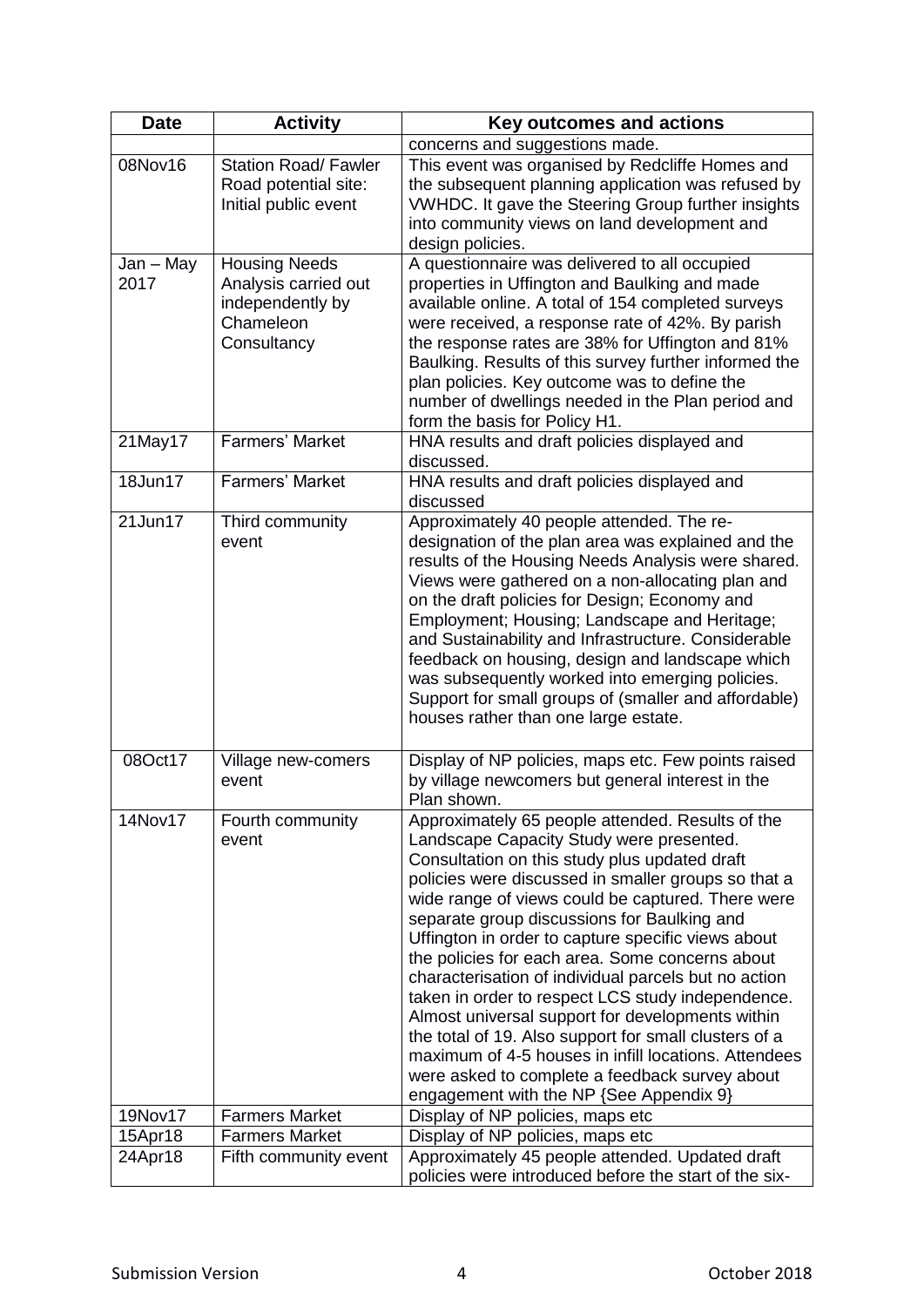| <b>Date</b> | <b>Activity</b>       | Key outcomes and actions                                                                                                                                                                                                                                                                                                                                                |  |  |  |
|-------------|-----------------------|-------------------------------------------------------------------------------------------------------------------------------------------------------------------------------------------------------------------------------------------------------------------------------------------------------------------------------------------------------------------------|--|--|--|
|             |                       | week consultation period. Main concern was over 'a<br>minimum of 19' houses in Policy H1 arising from the<br>HNA study. Policy H1 subsequently reworded to be<br>less prescriptive. Other main concern was the<br>'blanket' ban on building in 'open countryside' which<br>particularly affects Baulking Parish. Policy H3<br>subsequently reworded to strengthen case. |  |  |  |
| $20$ May18  | <b>Farmers Market</b> | Display of NP policies, maps etc                                                                                                                                                                                                                                                                                                                                        |  |  |  |
| 18Jun18     | <b>Farmers Market</b> | Display of NP policies, maps etc                                                                                                                                                                                                                                                                                                                                        |  |  |  |

| Table 1 – Summary of consultation events |  |  |  |
|------------------------------------------|--|--|--|
|------------------------------------------|--|--|--|

### 4.4 **Pre-submission consultation 7 May – 26 June 2018**

The statutory 6-week pre-submission consultation took place between 7 May and 26 June 2018. The Draft Plan and Reference Documents were made available through the website with electronic comments invited. Hard copies of the documents were available in the shop and both churches, where written comments could also be left.

All households in the Plan Area received a flyer including the Executive Summary and a table of draft policies. The start of the consultation was advertised via noticeboards and emails. Owners of land in the Plan Area who live outside the area were informed.

Statutory consultees (public bodies) were informed by email (see Appendix 7, which also shows those who responded). A number of statutory consultees were not approached because their remit had no relevance to the Plan area or because they were covered by an over-arching body.

This process yielded 23 responses on the Draft Plan from residents, public bodies and developers or their agents. Each is recorded with a note of the SG response in Appendices 3 - 6.

As with the earlier consultations, comments have been transcribed and anonymised where necessary. The response of the Steering Group to each comment indicates changes which have been made to the text of the report and/or its polices. In some cases, 'no action' or 'noted' has been the response.

## **5 Feedback**

In order to gauge the effectiveness of communications in general and the Community Event on 14 November 2017 in particular, a feedback form was completed by approximately 50% of attendees (whilst this may seem low, the form was typically completed by only one person of most couples attending).

Feedback was generally very positive with over 85% feeling that the Steering Group had done 'Well' or 'Very Well' at keeping people informed about the NP and almost 90% feeling that they had been able to give their opinions (the remainder gave no answer with zero replying 'No').

The complete results of this survey are in Appendix 9.